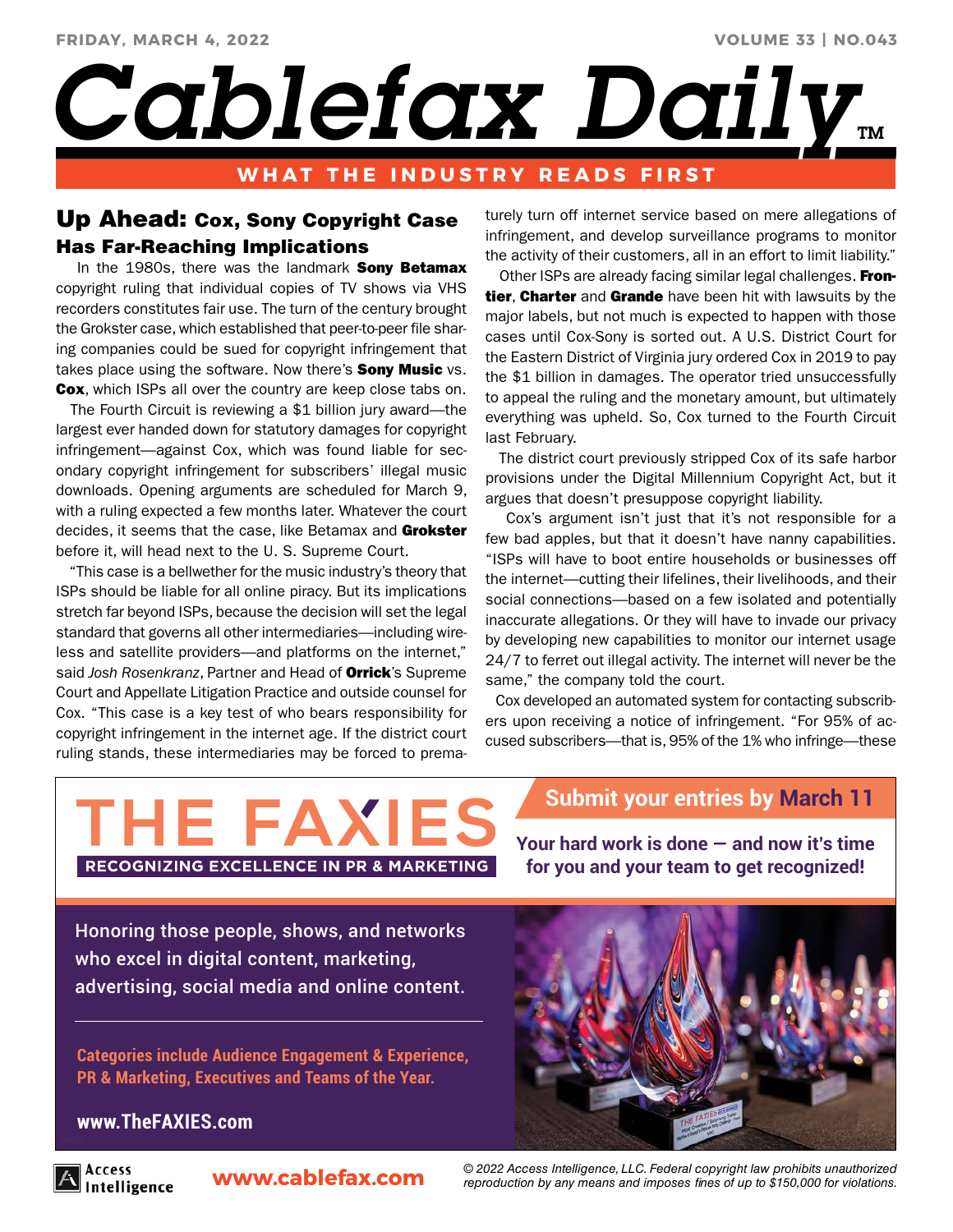warnings deter further infringing activity," Cox said, complaining that the music industry wants it to take things further by terminating internet service entirely for any account that infringes more than once—and that failure to do so makes the ISP liable for every subsequent act of infringement on that account. In the Sony case, Cox was fined \$1 billion for infringing acts of 58,000 customers. It argues that if subs had paid the going rate of about a \$1 a download, the music labels loss would have been \$692,000.

 The music industry sings a different tune, characterizing Cox as a safe haven for repeat infringers, quoting an email from Cox's manager of customer abuse operations that declared, "F the dmca!!!". "Rather than suspend or terminate serial infringers' accounts, as it had the right and ability to do, Cox instead retained them as subscribers, and collected hundreds of millions of dollars in subscription fees from them," the labels said. "During the time period at issue here, Cox terminated over 600,000 subscribers for not paying their bill. It terminated 32 for copyright infringement." Not only do the music labels argue the District Court made no error in law, but they say the jury was well within the statutory range in awarding damages for more than 10,000 copyrighted works.

**NCTA** hasn't filed in the case, but other associations representing ISPs have. "The consequences of the district court's decision could be staggering," CTIA, USTelecom and NTCA-**The Rural Broadband Association** said in a brief in support of Cox. "Businesses, schools, libraries, and households could lose access to what has become an essential service, based solely on accusations that some unidentified person connected through their router—accusations that mere conduit ISPs have neither the duty nor the ability to independently investigate."

 Others filing in support of Cox include groups like Public Knowledge and the Electronic Frontier Foundation as well as a group of intellectual property professors, while the labels have the support of songwriter groups and the nonprofit Copyright Alliance. The latter claims Cox and its supporters are hyperbolic. "If Cox had simply adopted and implemented a [Digital Millennium Copyright Act]-compliant repeat infringer policy—something that countless other ISPs have routinely done—it could have avoided being found liable for facilitating copyright infringement."

#### **FBA UNVEILS INFRASTRUCTURE PLAYBOOK**

The Fiber Broadband Association, NTCA-The Rural Broad**band Association** and **Cartesian** released their Broadband Infrastructure Playbook this week, and it offers states a stepby-step breakdown of how to be successful in vying for and implementing funds from **NTIA**'s \$42.45 billion BEAD program. The guide is organized chronologically, walking states through the early steps of establishing and organizing a broadband

office as well as the offering of grants and monitoring of subgrantee projects. In those first steps, the resource pushes state officials to completely rethink the previous standard of having fewer than 10 full-time staff in a broadband office during state funding rounds. "States can expect to receive far more grant applications, see greater demand for stakeholder engagement, and experience significant federal reporting requirements," the report said. Another major challenge will be determining which projects each state will prioritize in terms of distributing funds. While there is a prioritization framework that was passed by Congress that ensures projects connecting unserved areas receive service first, there is still a lot of flexibility states have in how they prioritize projects within those categories. Those could be based on criteria like projects targeting high-poverty areas or the speed in which a project could be finished. The Playbook suggested two options for states: opening the application program for applications for all tiers at the same time for a holistic assessment of all projects, or organizing a state's BEAD programs into distinct phases. It doesn't explicitly push states to rank projects higher if they utilize technologies like fiber rather than something like fixed wireless, but attendees of a webinar on the Playbook Friday were encouraged to only consider technology neutrality when multiple options can successfully serve consumers far into the future. "It's technology neutral if all the performance capabilities are equal," *Tom Cohen*, FBA's Regulatory Chief Counsel and Partner at Kelley Drye & Warren LLP, said during a webinar on the Playbook Friday. "No one is putting in DSL anymore. There's a technology. Should it be treated neutrally? No." NTIA is scheduled to release its Notice of Funding Opportunity for the BEAD program on May 15, and that will offer even more clarity on the program's requirements while opening the window for states to apply for \$5 million in planning funds. For now, the Playbook includes templates for what state offices need to include in their letters of intent, initial proposals and final proposals. The Playbook will be revised after the NOFO is released, offering greater information on specific application processes and criteria for subgrants.

#### **STARLINK BRACING FOR RUSSIAN CYBERATTACK**

SpaceX CEO *Elon Musk* is warning Ukrainians of a potential risk of a Russian cyberattack on satellite broadband service **Starlink**. "Starlink is the only non-Russian communications system still working in some parts of Ukraine, so probability of being targeted is high. Please use with caution," he tweeted Friday. It wouldn't be a stretch for Russia to launch a cyberattack targeting Starlink terminals. That would mimic a strategy Russia allegedly used against Viasat's operations in Ukraine just before the nation invaded Ukraine. Starlink service was activated in Ukraine [over the weekend](https://www.cablefax.com/distribution/russian-freeze-industry-takes-steps-to-assist-ukraine) with a shipment of

Cablefax Daily (ISSN 1069-6644) is published daily by Access Intelligence, LLC | www.cablefax.com | 301.354.2101 | Editorial Director: Amy Maclean, 301.354.1760, amaclean@accessintel.com | VP/Group Publisher, Cablefax and Cynopsis: Robbie Caploe, 917.974.0640, rcaploe@accessintel.com | Managing Editor: Sara Winegardner, 301.354.1701, swinegardner@accessintel.com | Associate Editor: Noah Ziegler, 301.354.1704, nziegler@accessintel.com | Director of Business Development, Cablefax: Ellen Kamhi, 917.626.5574, ekamhi@accessintel.com | Dir of Marketing: Kate Schaeffer, kschaeffer@accessintel.com | Production Manager: Joann Fato, jfato@accessintel.com | Kerry Smith, Divisional President, Marketing & Media Group, ksmith@accessintel.com | Group Subs/Subscription Questions, Client Services: 301.354.2101, clientservices@accessintel.com | Annual subscription price: \$1,799.00/year | Access Intelligence, LLC, 9211 Corporate Blvd., 4th Floor, Rockville, MD 20850